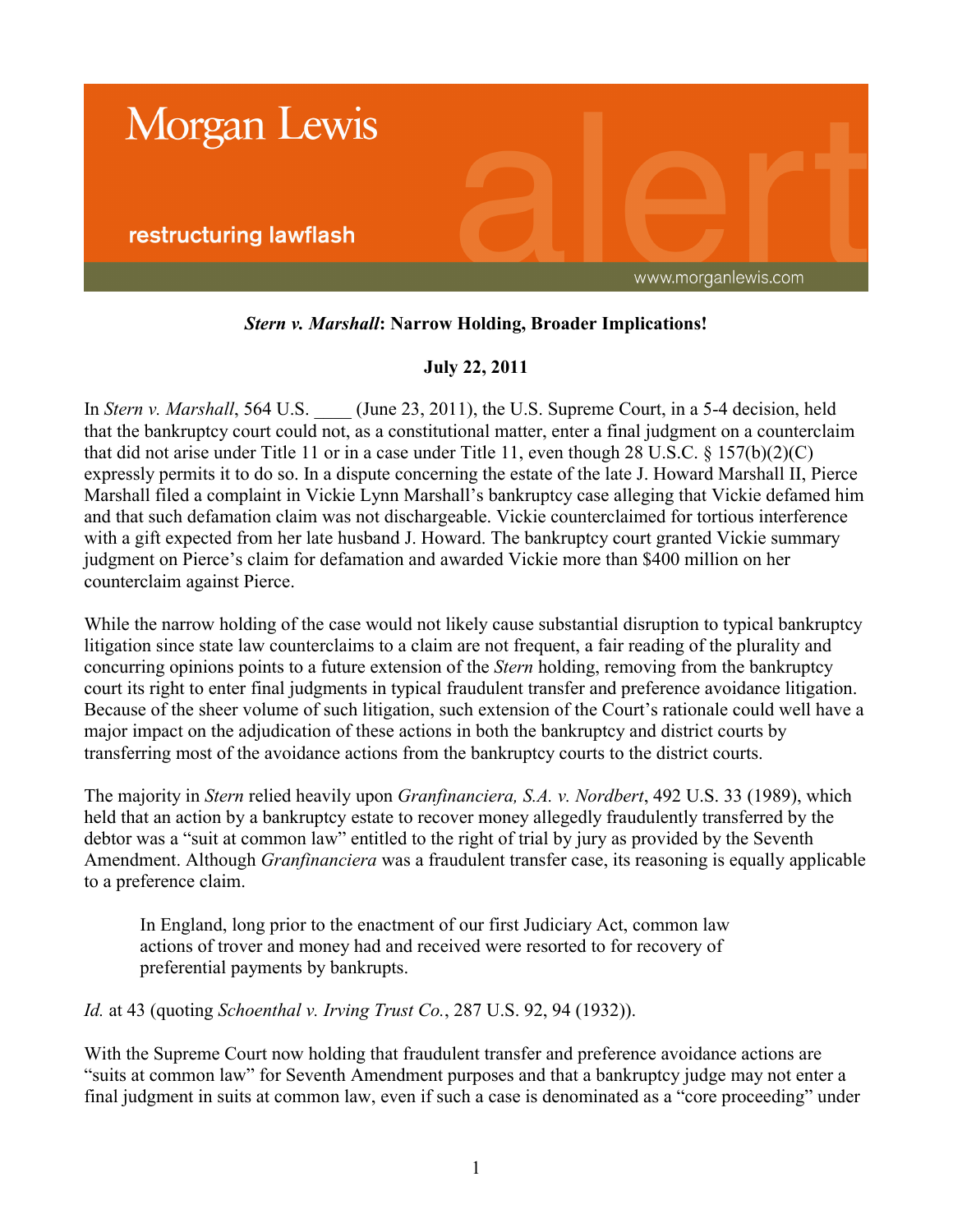28 U.S.C. § 157, a question arises: Does it not therefore follow that a bankruptcy judge may not enter a final judgment in a fraudulent transfer or preference avoidance action? If so, the landscape of bankruptcy litigation is likely to drastically change.

An additional issue relates to whether parties to avoidance actions have the power to consent to the jurisdiction of the bankruptcy courts. In analyzing the defamation claim, the majority opinion cites *United States v. Olano*, 507 U.S. 725, 731 (1993), which in turn quotes *Yakus v. United States*, 321 U.S. 414, 444 (1944), to the effect that "a statutory right may be forfeited . . . by the failure to make timely assertion of the right before a tribunal having jurisdiction to determine it." *Stern*, 564 U.S. at ... But the key phrase is "before a tribunal having jurisdiction to determine it." Since the decision in *Stern* is that Article III of the Constitution deprives the bankruptcy court of jurisdiction to render a final judgment in a "suit at common law," even if denominated as a "core" matter, what will be the effect on the jurisdiction of a bankruptcy court where an avoidance action defendant does not timely object, or expressly consents, to jurisdiction? Will an appellate court nevertheless be compelled to reverse any judgment on appeal? Or, will the appellate court treat the bankruptcy court's decision as being, in effect, a "hear and report" recommendation? While the answers are not clear, the possibilities for gamesmanship and confusion are.

In any event, the immediate practical implication of *Stern* is likely to be a marked increase in the assertion by avoidance action defendants of objections to the jurisdiction of the bankruptcy court to enter a final judgment, notwithstanding the ostensible statutory authority to do so.

An early and almost immediate (July 11, 2011) response to *Stern* occurred in *BearingPoint, Inc.* (Bankr. S.D.N.Y.). The confirmed Chapter 11 plan in *BearingPoint* provided that certain claims against former officers and directors of the debtor could only be brought in the bankruptcy court or in the U.S. District Court for the Southern District of New York. The litigation trustee appointed under the plan sought relief from the plan provision on venue for suits against the former officers and directors so that a complaint could be filed in state court in the state where the debtor was previously located. The targets of the proposed litigation opposed the relief while at the same time suggesting that the bankruptcy court would be precluded from entering a final judgment in the contemplated litigation.

Bankruptcy Judge Gerber recognized that the limitation on venue for certain future litigation was included in the plan at his instance. However, exclusive venue in the Southern District of New York no longer made sense in view of the *Stern* decision, which called into question whether a party could even consent to the bankruptcy court entering final orders in a noncore proceeding. In order to avoid a prospective procedural morass, Judge Gerber modified the confirmed plan to permit the litigation trustee to pursue his claims against former directors and officers in state court.

The Supreme Court's holding in *Stern* adds a new element of uncertainty as to the court in which fraudulent transfer and preference avoidance suits will be litigated. The one certainty is that the bankruptcy courts will have to grapple with the implications of the *Stern* decision.

If you have any questions or would like more information on the issues discussed in this LawFlash, please contact any of the following Morgan Lewis attorneys:

#### **New York**

| Andrew D. Gottfried | Finance $&$ Restructuring | 212.309.6148 | agottfried@morganlewis.com        |
|---------------------|---------------------------|--------------|-----------------------------------|
| Richard S. Toder    | Finance & Restructuring   | 212.309.6052 | $rtoder(\omega)$ morganizewis.com |